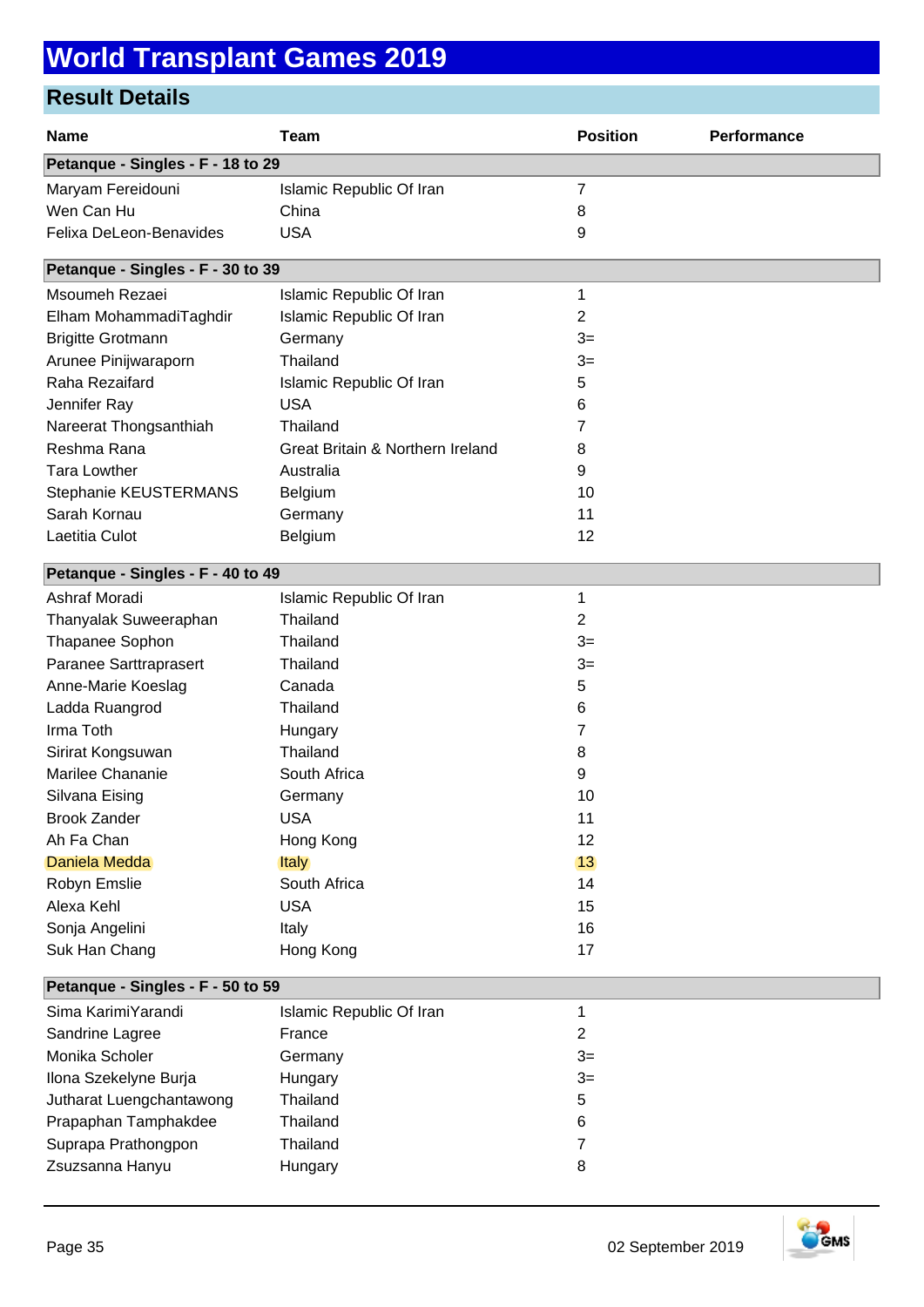| <b>Name</b>                       | <b>Team</b>                      | <b>Position</b> | Performance |
|-----------------------------------|----------------------------------|-----------------|-------------|
| Petanque - Singles - F - 50 to 59 |                                  |                 |             |
| Sumalee sangarunsiri              | Thailand                         | 9               |             |
| Camille Sogaard                   | Denmark                          | 10              |             |
| Marie O'Connor                    | Ireland                          | 11              |             |
| Yim Ping Tong                     | Hong Kong                        | 12              |             |
| Kunn Ramsoot                      | Thailand                         | 13              |             |
| Sandra de Lange                   | Australia                        | 14              |             |
| Maria De Witte                    | Belgium                          | 15              |             |
| KONSTANTINIA GOULIOU              | Greece                           | 16              |             |
| Dora Saraiva                      | Portugal                         | 17              |             |
| Ying Mui Lai                      | Hong Kong                        | 18              |             |
| Lynette Lepore                    | Australia                        | 19              |             |
| Petanque - Singles - F - 60 to 69 |                                  |                 |             |
| Patricia Mandall                  | Great Britain & Northern Ireland | 1               |             |
| <b>Catherine Stieber</b>          | France                           | $\overline{2}$  |             |
| Marrijanne Rygaard Lauridsen      | Denmark                          | $3=$            |             |
| Namthip Sriruang                  | Thailand                         | $3=$            |             |
| Ruth Loughlin                     | Canada                           | 5               |             |
| <b>Carolina Panico</b>            | Italy                            | $6\phantom{.}6$ |             |
| Ausama Theerachetmongkol          | Thailand                         | 7               |             |
| Nadine Ogonowski                  | Canada                           | 8               |             |
| <b>Heather Fisher</b>             | Canada                           | 9               |             |
| Ka Yee Leung                      | Hong Kong                        | 10              |             |
| Hok In Chan                       | Hong Kong                        | 11              |             |
| Kathleen Gerlach                  | <b>USA</b>                       | 12              |             |
| Maria Asuncion Valdivielso        | Spain                            | 13              |             |
| EVA INMACULADA FABREGAT CLARET    | Spain                            | 14              |             |
| Chiu Kuen Tse                     | Hong Kong                        | 15              |             |
| Po Chu Ng                         | Hong Kong                        | 16              |             |
| <b>Grace Newman</b>               | Great Britain & Northern Ireland | 17              |             |
| Pou Keng Lok                      | Hong Kong                        | 18              |             |
| Petanque - Singles - F - 70 to 79 |                                  |                 |             |
| ruth galler                       | Israel                           | 1               |             |
| <b>Esther Scott</b>               | Australia                        | 2               |             |
| Margaret Martin                   | Australia                        | $3=$            |             |
| Punyanuch Chaisuphalap            | Thailand                         | $3=$            |             |
| Pui Yee So                        | Hong Kong                        | 5               |             |
| Patsy Sim                         | South Africa                     | 6               |             |
| Petanque - Singles - M - 18 to 29 |                                  |                 |             |
| Gage Lipscomb                     | <b>USA</b>                       | 1               |             |
| Mostafa Armazd                    | Islamic Republic Of Iran         | $\overline{2}$  |             |
| Jin Wen Matthew Tan               | Singapore                        | $3=$            |             |
| Apiwatt Srivilai                  | Thailand                         | $3=$            |             |
| kittiwit chailee                  | Thailand                         | 5               |             |

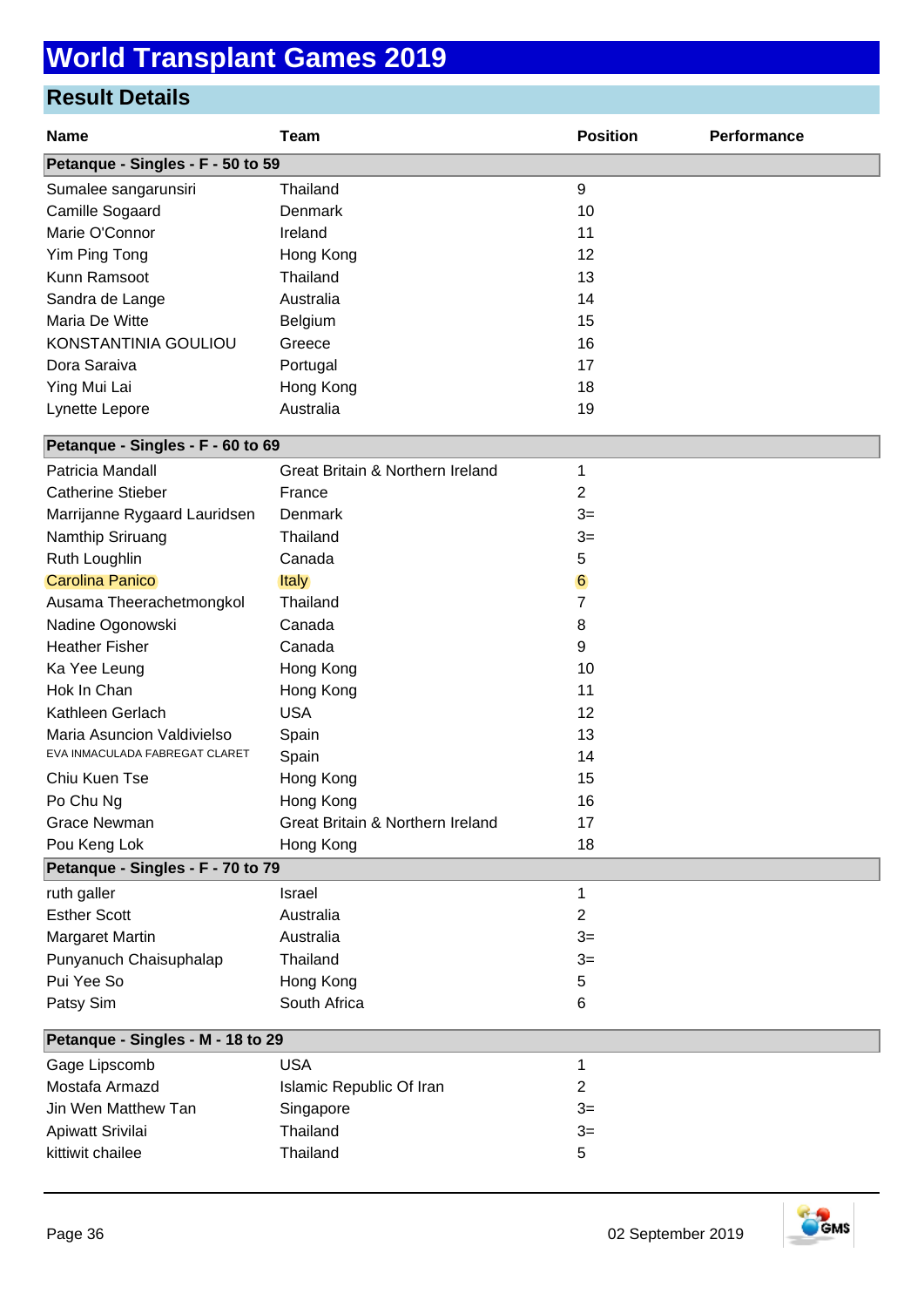### **Result Details**

| <b>Name</b>                       | <b>Team</b>                      | <b>Position</b> | Performance |
|-----------------------------------|----------------------------------|-----------------|-------------|
| Petanque - Singles - M - 18 to 29 |                                  |                 |             |
| Ping Hei Chan                     | Hong Kong                        | $\,6$           |             |
| <b>Julian Storch</b>              | Germany                          | 7               |             |
| Ki Sang Choi                      | Hong Kong                        | 8               |             |
| Samuel Clarke                     | Great Britain & Northern Ireland | 9               |             |
| Louis Hehir                       | Australia                        | 10              |             |
| Ludovico Maria Rao                | <b>Italy</b>                     | 11              |             |
| Daymon Johnstone                  | Great Britain & Northern Ireland | 12              |             |
| Keita Nishio                      | Japan                            | 13              |             |
| Giovanni Romano                   | Italy                            | 14              |             |
| Dean Arnolds                      | South Africa                     | 15              |             |
| Ikhlaq Ahmed                      | Great Britain & Northern Ireland | 16              |             |
| Petanque - Singles - M - 30 to 39 |                                  |                 |             |
| Parkpoom thaworn                  | Thailand                         | 1               |             |
| Remi Blampain                     | France                           | 2               |             |
| Bourgeois Louis                   | Switzerland                      | $3=$            |             |
| Panya Sirichet                    | Thailand                         | $3=$            |             |
| Amin Sanei                        | Islamic Republic Of Iran         | 5               |             |
| <b>Garreth Rhodes</b>             | Great Britain & Northern Ireland | 6               |             |
| <b>Daniel Chalmers</b>            | Great Britain & Northern Ireland | 7               |             |
| Mpumelezo Damane                  | South Africa                     | 8               |             |
| Wassapol Thamniyom                | Thailand                         | 9               |             |
| Kin Pun NG                        | Hong Kong                        | 10              |             |
| Leonard Ryan                      | Ireland                          | 11              |             |
| Mohammad BitarafNobandegani       | Islamic Republic Of Iran         | 12              |             |
| Alireza RoohParvarzadeh           | Islamic Republic Of Iran         | 13              |             |
| Pierrick Beghin                   | France                           | 14              |             |
| Lebohang Moabeng                  | South Africa                     | 15              |             |
| James Doherty                     | Great Britain & Northern Ireland | 16              |             |
| Keusters Maarten                  | Belgium                          | 17              |             |
| Petanque - Singles - M - 40 to 49 |                                  |                 |             |
| Juckrapob Thamsen                 | Thailand                         | 1               |             |
| Thawee Chomphuttha                | Thailand                         | $\overline{2}$  |             |
| Anan Suwansin                     | Thailand                         | $3=$            |             |
| Jean-Christophe VOISE             | France                           | $3=$            |             |
| Attapol Likitpattamasingh         | Thailand                         | 5               |             |
| Ludovic BEL                       | France                           | 6               |             |
| Nirandr Ouisua                    | Thailand                         | 7               |             |
| David Miller                      | <b>USA</b>                       | 8               |             |
| Pakawat Maklang                   | Thailand                         | 9               |             |
| <b>Mark Powell</b>                | Great Britain & Northern Ireland | 10              |             |
| Robert Geza Czinczas              | Hungary                          | 11              |             |
| Maximilian Lang                   | Austria                          | 12              |             |

Jo Emmers **Belgium** Belgium 13

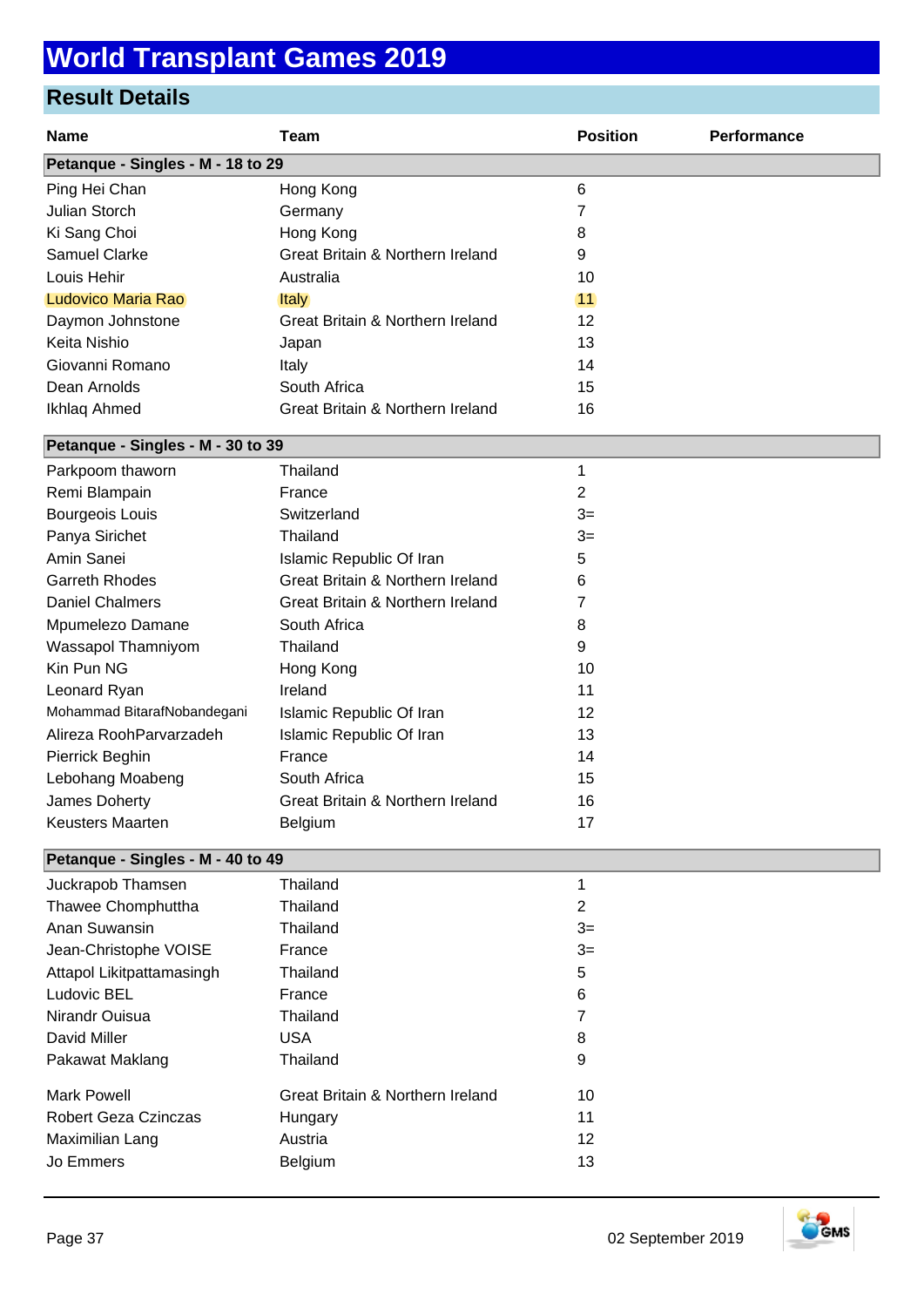| <b>Name</b>                         | <b>Team</b>                      | <b>Position</b> | Performance |  |
|-------------------------------------|----------------------------------|-----------------|-------------|--|
| Petanque - Singles - M - 40 to 49   |                                  |                 |             |  |
| Christophe Merre                    | France                           | 14              |             |  |
| Natpasan Metkaruchit                | Thailand                         | 15              |             |  |
| Velile Dube                         | South Africa                     | 16              |             |  |
| Michael Molyneux                    | Great Britain & Northern Ireland | 17              |             |  |
| <b>Barry Beard</b>                  | <b>USA</b>                       | 18              |             |  |
| enrico pitzalis                     | <b>Italy</b>                     | 19              |             |  |
| <b>KEIRAN SULLIVAN</b>              | Australia                        | 20              |             |  |
| Michael O'Shea                      | Ireland                          | 21              |             |  |
| Ross Young                          | Great Britain & Northern Ireland | 22              |             |  |
| SeyedMorteza AfzaliArani            | Islamic Republic Of Iran         | 23              |             |  |
| MohammadHadi KhoshnoodiGhasrodashti | Islamic Republic Of Iran         | 24              |             |  |
| Nilenindran Govender                | South Africa                     | 25              |             |  |
| Nevil Cunningham                    | Great Britain & Northern Ireland | 26              |             |  |
| Janne Tirronen                      | Finland                          | 27              |             |  |
| <b>Tero Suominen</b>                | Finland                          | 28              |             |  |
| Petanque - Singles - M - 50 to 59   |                                  |                 |             |  |
| Kajhonsak saisung                   | Thailand                         | 1               |             |  |
| Thanitphong phakchiraphatthana      | Thailand                         | 2               |             |  |
| Viktor Varga                        | Hungary                          | $3=$            |             |  |
| Danuchakorn pechpong                | Thailand                         | $3=$            |             |  |
| Francisco Manuel Lopez Diaz         | Spain                            | 5               |             |  |
| Keng Siang Yue                      | Singapore                        | 6               |             |  |
| Harri Turunen                       | Finland                          | 7               |             |  |
| Seah Hor Lim                        | Singapore                        | 8               |             |  |
| Frank GLODT                         | Luxembourg                       | 9               |             |  |
| Dusan Krizko                        | Slovakia                         | 10              |             |  |
| <b>Constantine Maroudios</b>        | Great Britain & Northern Ireland | 11              |             |  |
| <b>Antony Harding</b>               | Australia                        | 12              |             |  |
| Robin Racassin                      | France                           | 13              |             |  |
| <b>Philippe Brocard</b>             | France                           | 14              |             |  |
| Sumate Maneesuwan                   | Thailand                         | 15              |             |  |
| Kamron Kailas                       | Thailand                         | 16              |             |  |
| Laszlo Hegyesi                      | Hungary                          | 17              |             |  |
| Paul Turner                         | Australia                        | 18              |             |  |
| Steve Whelan                        | Great Britain & Northern Ireland | 19              |             |  |
| <b>Robert Fryer</b>                 | <b>USA</b>                       | 20              |             |  |
| <b>KEVIN GREEN</b>                  | Australia                        | 21              |             |  |
| <b>Gawie Marx</b>                   | South Africa                     | 22              |             |  |
| lan Tennant                         | Great Britain & Northern Ireland | 23              |             |  |
| Yim Wah Wong                        | Hong Kong                        | 24              |             |  |
| David Sykes                         | Great Britain & Northern Ireland | 25              |             |  |
| Terdsak Praaongsansuk               | Thailand                         | 26              |             |  |
| Reino Luokkanen                     | Finland                          | 27              |             |  |
| Mick Kennedy                        | Australia                        | 28              |             |  |
| <b>Terence Kearns</b>               | Australia                        | 29              |             |  |

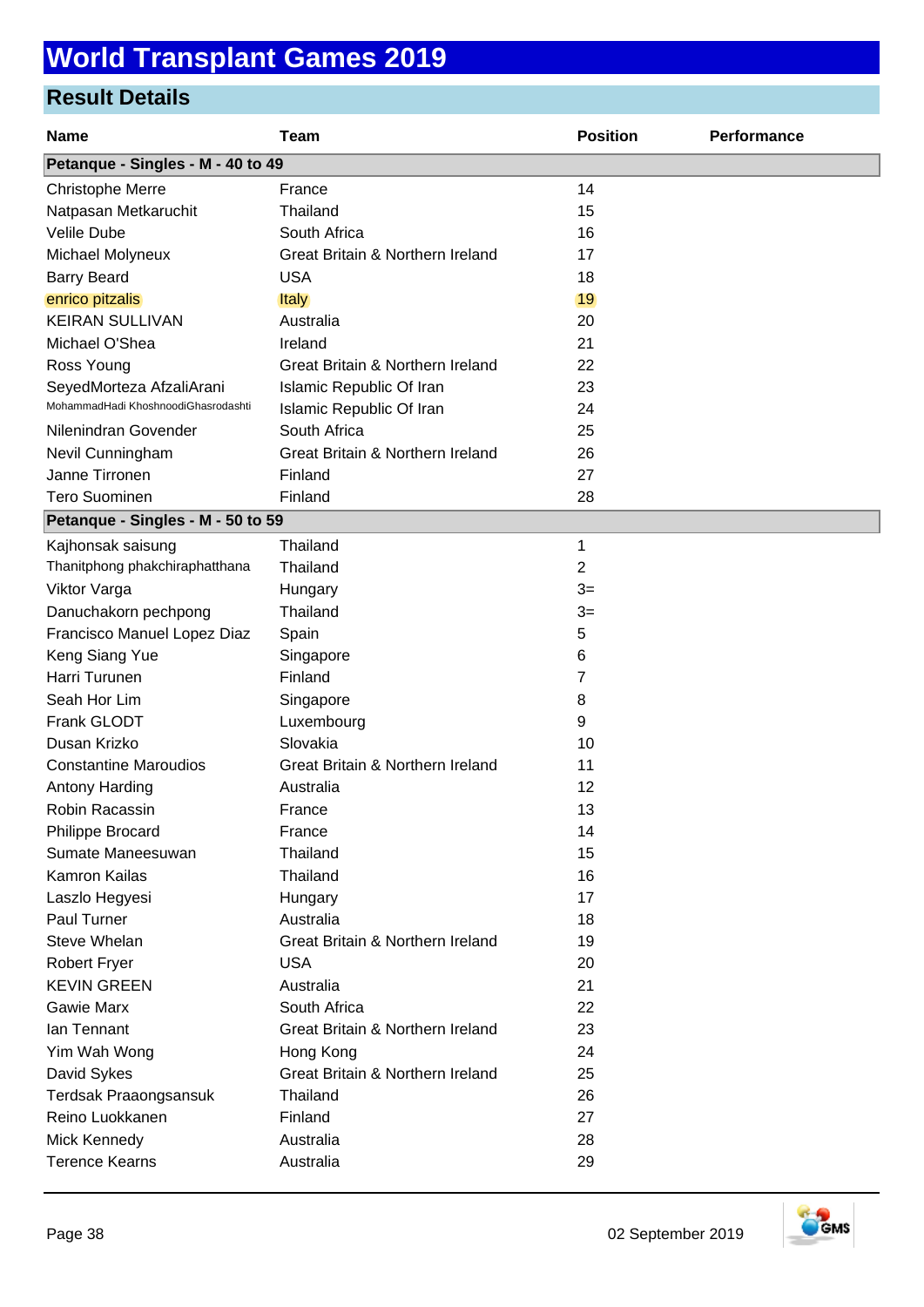#### **Result Details**

| <b>Name</b>                       | <b>Team</b>                                 | <b>Position</b> | Performance |
|-----------------------------------|---------------------------------------------|-----------------|-------------|
| Petanque - Singles - M - 50 to 59 |                                             |                 |             |
| <b>Thierry Galand</b>             | France                                      | 30              |             |
| <b>Maurice Howe</b>               | Australia                                   | 31              |             |
| <b>Tommy Marrett</b>              | Ireland                                     | 32              |             |
| Jan de Kock                       | South Africa                                | 33              |             |
| Pisit Thanomphan                  | Thailand                                    | 34              |             |
| Paolo Perra                       | <b>Italy</b>                                | 35              |             |
| Hamish Barrie                     | <b>Great Britain &amp; Northern Ireland</b> | 36              |             |
| NIKOLAOS KAMARATOS                | Greece                                      | 37              |             |
| Gordon Frank Cade                 | Canada                                      | 38              |             |
| Leigh Shaw                        | Canada                                      | 39              |             |
| <b>Benoit RIEY</b>                | France                                      | 40              |             |
| Michael Kiely                     | Ireland                                     | 41              |             |
| Alain Saint-Blancat               | France                                      | 42              |             |
| jerome lyness                     | Ireland                                     | 43              |             |
| Rainer Weckeck                    | Germany                                     | 44              |             |
| <b>Finian Farrell</b>             | Ireland                                     | 45              |             |
| Petanque - Singles - M - 60 to 69 |                                             |                 |             |
| Surapon Thungsab                  | Thailand                                    | 1               |             |
| Antonio Gutierrez Fernandez       | Spain                                       | $\overline{2}$  |             |
| <b>Michael Marshall</b>           | Great Britain & Northern Ireland            | $3=$            |             |
| <b>Frans Maluleke</b>             | South Africa                                | $3=$            |             |
| Sui Lung Lai                      | Hong Kong                                   | 5               |             |
| PETROS KAKOLYRIS                  | Greece                                      | 6               |             |
| <b>Jak Suntikul</b>               | Thailand                                    | $\overline{7}$  |             |
| Somkiat Somsak                    | Thailand                                    | 8               |             |
| Wolfgang Lorenzen                 | Germany                                     | 9               |             |
| Bunjong Kasemthammanun            | Thailand                                    | 10              |             |
| Shiu Yung Wai                     | Hong Kong                                   | 11              |             |
| Laszlo Janos Balogh               | Hungary                                     | 12              |             |
| Bob (Robert) Flood                | Australia                                   | 13              |             |
| Hing Choi, Raymond Leung          | Hong Kong                                   | 14              |             |
| PEDRO CAPPONI                     | Argentina                                   | 15              |             |
| Alain Fossard                     | France                                      | 16              |             |
| Zhi Long Li                       | China                                       | 17              |             |
| Laszlo Zsuppan                    | Hungary                                     | 18              |             |
| How Kiat Chan                     | Singapore                                   | 19              |             |

| gilbert gonzales jr       | USA      | 22 |
|---------------------------|----------|----|
| Serge De Dianous          | France   | 23 |
| Suphakorn Kriangkraivanit | Thailand | 24 |
| Hayri Catakli             | Germany  | 25 |
| Bao Tai Wang              | China    | 26 |
| Yu Bao Xu                 | China    | 27 |
| Peter Rode                | Germany  | 28 |
|                           |          |    |
|                           |          |    |

John Coman Australia 20 Richard Wendland **USA** 21